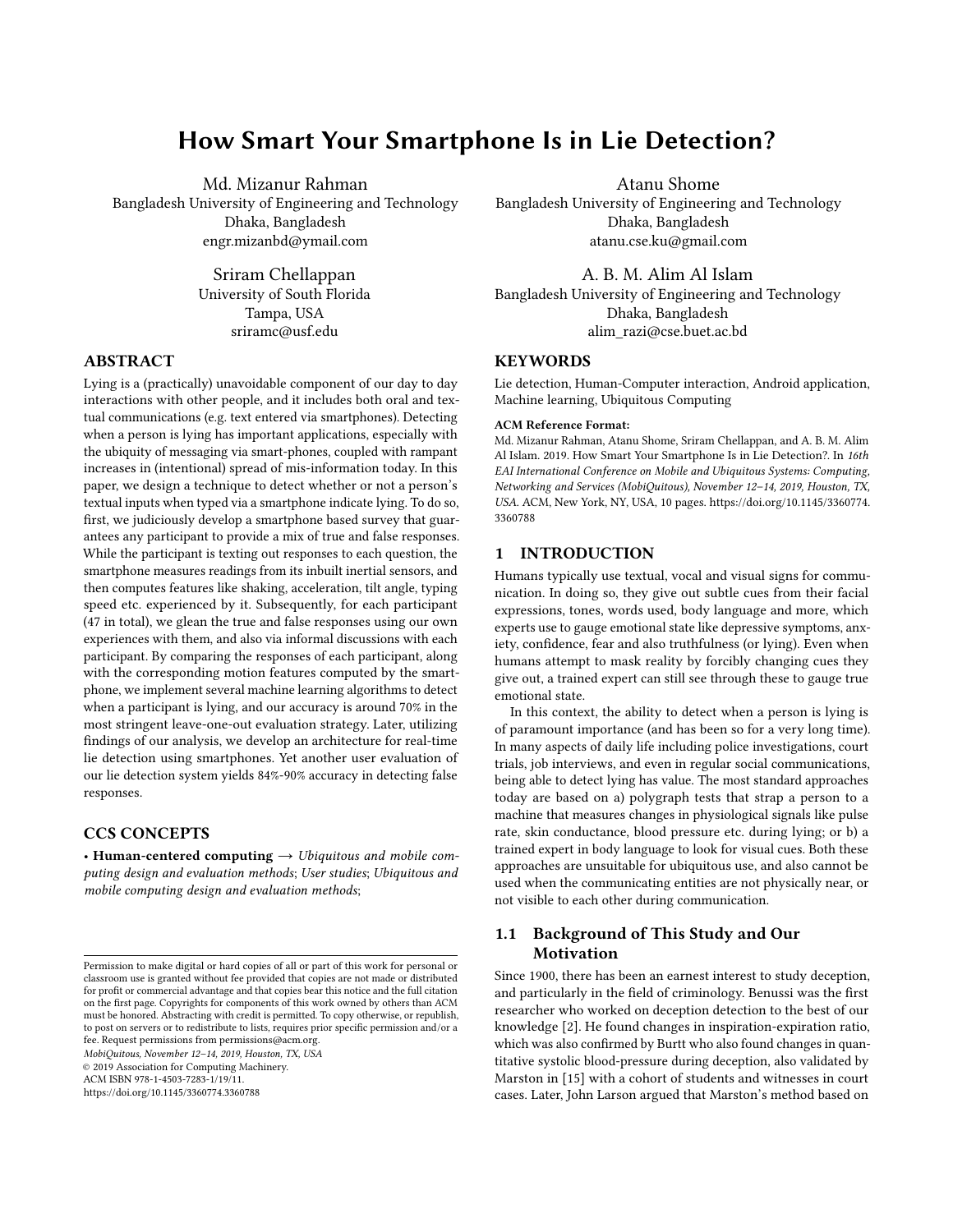measuring intermittent blood pressure may miss out on detecting very brief episodes of deception, and accordingly, he initiated design of the modern lie detector or polygraph [\[8\]](#page-9-3). To do so, he modified the Erlanger sphygmograph to give a continuous measure of blood pressure and pulse rates. As we know, the polygraph is now widely used (sometimes as evidence during trails) for detecting lying, but it is still expensive, and requires significant expertise to operate.

Since it is believed that those that lie give our cues in their faces (e.g., appear more nervous [\[16\]](#page-9-4)), Paul Ekman in the late seventies developed a Facial Action Coding System (FACS), and combined it with voice and speech measures to achieve 90% accuracy in detecting deception [\[4\]](#page-9-5). Depaulo and Morris later analyzed verbal and written outputs of liars to find distinctive patterns. They claim that liars usually take longer to start answering questions than truth tellers [\[16\]](#page-9-4). However, these techniques again require significant manual expertise and are not suitable for automation.

# 1.2 The Importance of Lie Detection in Cyber Space

As of today, the rate of cyber communications is exploding. In the recent past, spread of misinformation on social media (some intentional and some unintentional) has become a major issue, since the impact of spreading lies to millions of users can have catastrophic consequences. Even during personal communication among friends on cyber space, identifying deception can be important. More recently, agencies in developing countries - for example, Rapid Action Battalion (RAB) in Bangladesh, and e-Lost Report and Police complaints in India, have created smartphone apps to let citizens contact law enforcement (Figure 1(a)-1(b)). Our brief interviews with related officers revealed they are seriously concerned about intentional false reports, and were very receptive to any technique that could determine if deception was used by any citizen when using these systems, that were designed for societal good.

Our motivation for the work in this paper, comes from the fact that today, smartphones are amongst the most preferred form of cyber communications. In parallel, modern smartphones come with a number of inertial sensors to detect motion. We want to determine if machine learning techniques can detect when a user is lying by detecting subtle changes in their typing patterns (when compared to being truthful) as measured by inertial sensors on smartphones.

## 1.3 Our Contributions

In this paper, our contributions are below:

- We develop a smartphone based survey incorporating a carefully chosen set of questions, which are guaranteed to invoke both true and false responses from participants. Each participant is expected to type out responses to each question, during which time the smartphone will unobtrusively record readings from its inbuilt inertial sensors. Using these readings, the smartphone computes features like degree of shaking, acceleration, tilt angle, typing speed etc.
- We then sort out responses of each participant to each question as true of false via informal interactions with them, and from our own prior social interactions with some of them. With this ground truth data, we implement several machine

MobiQuitous, November 12–14, 2019, Houston, TX, USA M. M. Rahman, A. Shome, S. Chellappan, and A. B. M. A. A. Islam



(a) Report 2 RAB Android application

(b) e-Lost Report Android application

#### Figure 1: Existing smartphone based systems to report to law enforcement

learning techniques to detect instances of lying based on features computed by the smartphone. Our results yield accuracies of 90%, 84% and 70% under same-user, cross-user and leave-one-out evaluation strategies respectively.

• Finally, we develop a dynamic end-user application, where anyone can create their own survey with self-selected questions, collect feedback from different participants, and check lying in the participant's answers. We let 42 users use this system. We find 88% accuracy with this system also, hence demonstrating the practicality of our system for widespread use.

### 2 RELATED WORK

Our work in this paper broadly falls in the category of human emotion detection using algorithmic techniques. We present important related work in this space.

In the early days, researchers started with detecting emotions from text-based communications [\[11,](#page-9-6) [14\]](#page-9-7), using features like Keyword Spotting, Lexical Affinity Method, Learning-based Methods, and Hybrid Methods. Cheng et al., proposed a framework that identifies sentiment by computing opinion and lexica extracted from unlabeled textual data [\[9,](#page-9-8) [10\]](#page-9-9). In another related work, Liu et al., presented an emotion recognition method by extracting textual and non-textual features as applied to micro blogging [\[12,](#page-9-10) [13\]](#page-9-11) data. To analyze the performance of Support Vector Machine (SVM) for sentiment analysis in Weka, two pre classified datasets of tweets are used and for comparative analysis, three measures, i.e., Precision, Recall and F-Measure are used.

Zeng et al. worked on emotion detection using multimodal fusion for human affect analysis including audiovisual fusion, linguistic and paralinguistic fusion, and multi-cue visual fusion based on facial expressions, head movements, and body gestures [\[5\]](#page-9-12). Ko et al. used hybrid deep learning algorithm for detecting emotion from facial expression [\[7\]](#page-9-13).

Khanna et al., presented a method to recognize selected emotion categories from keyboard stroke patterns based on the significant difference between typing speed, frequency of using backspaces, and use of unrelated keys [\[6\]](#page-9-14). Gerald et al., proposed a method to detect stress-related changes in the behavior of individuals by using smartphones [\[1\]](#page-9-15).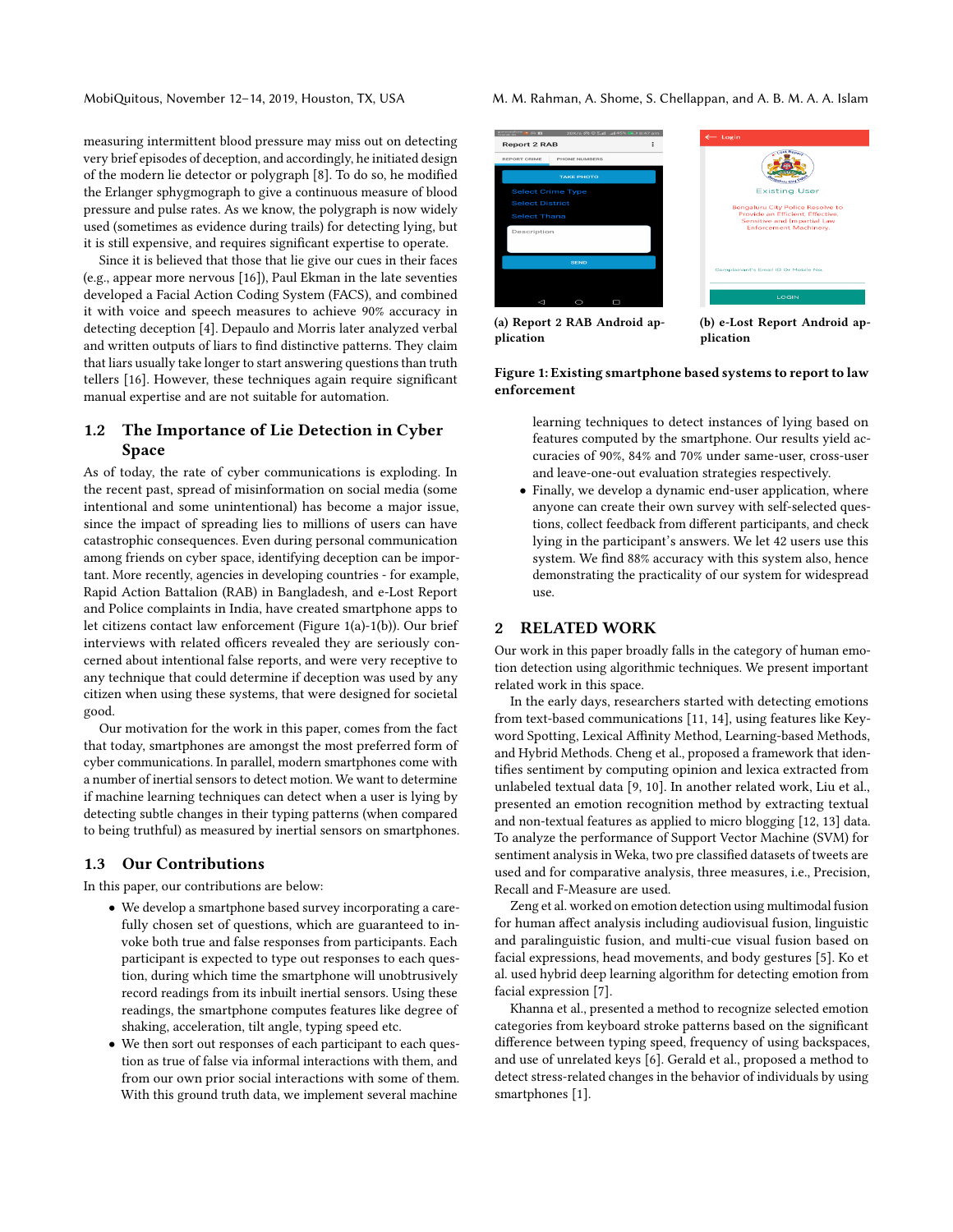How Smart Your Smartphone Is in Lie Detection? MobiQuitous, November 12-14, 2019, Houston, TX, USA

As we can see, recognizing emotions is an active area of HCI research, and recognizing emotions using data sensed by smartphones is an important sub discipline. To the best of our knowledge though, the issue of detecting lying from truthfulness using smartphone senors has not been attempted yet, and is our unique contribution in this paper.

# 3 DESIGN OF A USER SURVEY SYSTEM

We now present the design details of an Android application we developed that will prompt a participant to respond via textual inputs to a series of questions, some of which will elicit truthful responses, while others are guaranteed to elicit false responses.

# 3.1 Survey Application Development and Parameters Computed by Smartphone

Our Android application (Figure [2\)](#page-2-0) contains a set of 45 questions, with one question appearing in each screen. For each participant in our study, we record his/her textual responses to each question. In parallel, the tri-axial accelerometer and gyroscope sensors in the smartphone will record readings as the participant is typing out responses. From the sensory data, the phone will compute the following parameters: average shaking, average acceleration, average tilt angle and average rotation computed in each millisecond. In addition, using available APIs, we enable the smartphone to compute the typing speed (i.e., number of keys pressed over time), the number of deleted characters, and the number of text suggestions used in each millisecond. Since computing all these parameters are straightforward, we do not emphasize their computations further in this paper. We wish to emphasize though that most smartphones today are equipped with these inertial sensors, and computing each feature is quick, unobtrusive and consumes very minimal energy.

Let  $L$  be the number of characters entered by a participant,  $T$  be total time taken to provide a complete answer, S be the total shake calculated by using Android library for a complete answer,  $A_c$  be the total acceleration calculated by using Android library for a complete answer,  $A_n$  be the total angle calculated by using Android library for a complete answer,  $R$  be the total rotation calculated by using Android library for a complete answer, D be the total number of deleted characters, S be the total number of suggestions used,  $T_s$  be Typing speed,  $A_s$  be the average shaking,  $A_a$  be the average acceleration,  $A_{an}$  be the average angle and  $A_r$  be the average rotation. Now, we calculate these as follows:

$$
S = \frac{\text{Total distance covered on X, Y and Z axis}}{T}
$$
 (1)

$$
A_c = \frac{Total\ distance\ covered\ on\ X,\ Y\ and\ Z\ axis - Gravity}{T}
$$
 (2)

$$
T_s = \frac{L}{T}
$$
 (3)

$$
A_s = \frac{S}{L} \tag{4}
$$

$$
A_a = \frac{Ac}{L}
$$
 (5)

$$
A_{an} = \frac{An}{L} \tag{6}
$$

<span id="page-2-0"></span>

| LieDetectorUpdated      |             |
|-------------------------|-------------|
| What is your name?      | <b>NEXT</b> |
|                         |             |
|                         |             |
| Please Write in Details |             |
|                         |             |
| <b>BACK</b>             |             |

Figure 2: User interface of our application (used for both survey data collection and testing)

$$
A_r = \frac{R}{L} \tag{7}
$$

L Note here that each question (among the 45 questions in total) comes in a separate screen (see Figure [2\)](#page-2-0). After responding to one question, participants are then taken to the next screen. In this manner, the smartphone parameters computed can be synchronized with responses to each question (by comparing timestamps). Also, participant responses, smartphone parameters and timestamps are exported in the background to a server immediately after completing the survey. Naturally, this data is used for model development.

### 3.2 Selection of Questions for our Survey

One of the major challenges of this study is to identify a questionnaire for which participants will provide a reasonable mix of true and false responses. But, this is hard to do, and encompasses aspects related to participant age, gender, past experiences in life, cultural sensitivities and more. Upon extensive surveying of related literature on human psychology, we could not find insights on how to design questions for which participants are likely to lie, beyond a basic guideline that participants usually respond to sensitive questions with false answers [\[3\]](#page-9-16). While this was initially surprising (i.e., the lack of literature on how to make people lie), it was understandeable also, since the whole notion of lying, despite being common is also highly complex to predict or detect or rationalize.

As such, we decided to create our own questions based on our cultures, past social experiences, our own sensitivities, and basic common sense. At the outset, we decided to focus on a relatively homogeneous age group so that we minimize any age related diversities in deception. As such, the participants in our study were between ages 21 and 25 (more details are elaborated later). We point out that the questions created by us which we presumed will guarantee a false response from participants in this age group in our proposed study are in fact ones for which we authors would have most likely given false responses if we were the participants. In fact, after several informal discussions among the authors, and many more with our social contacts also in the age group identified above, we were confident that the questions we created will produce a judicious mix of true and false responses in our participant population.

Once the questions are identified, the issue next is to decide the order in which we want to present it to our participants to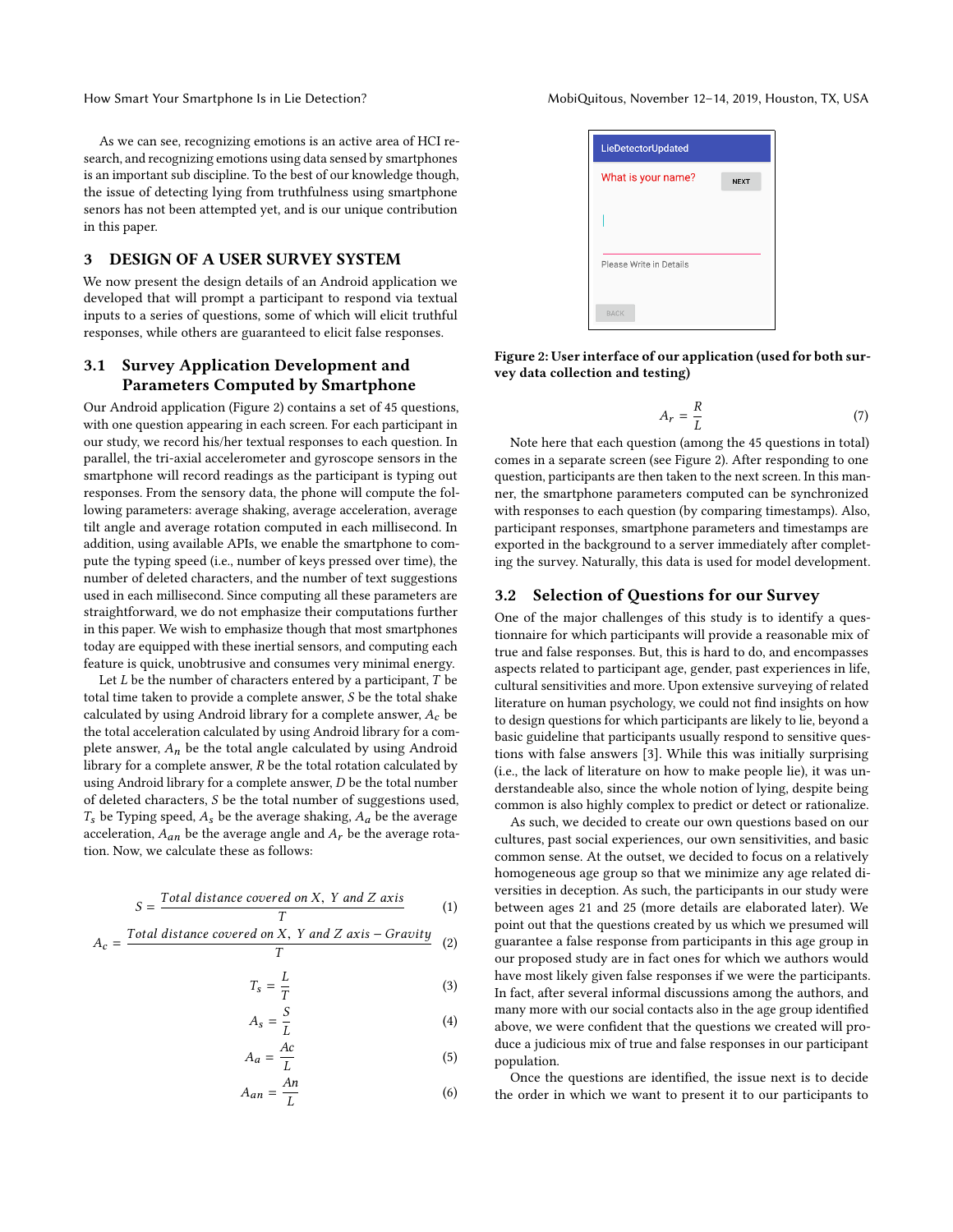#### <span id="page-3-0"></span>Table 1: A partial set of survey questions (questions from the childhood to current age)

| Survey questions                                                |
|-----------------------------------------------------------------|
| 1. What is your name?                                           |
| 2. Where do you stay?                                           |
| 3. What is your date of birth?                                  |
| 4. What is your religion?                                       |
| 5. Where did you born and grow up?                              |
| 6. What is the name of your primary school?                     |
| 7. How and where was it?                                        |
| 8. Which type of work did you like in school?                   |
| 9. When and how did you smoke for the first time?               |
| 10. Did you get caught by your parents while smoking? How?      |
| 11. Did you have any dream girl/boy? Who is s/he?               |
| 12. What did you spend your leisure time in college?            |
| 13. Which type of game did you like in college?                 |
| 14. Did you tease any teacher in college?                       |
| 15. Did you fall in love with any teacher?                      |
| 16. When and how did you start a relationship?                  |
| 17. What did you do with him or her?                            |
| 18. What are your department and university?                    |
| 19. Why did you choose the department?                          |
| 20. What is your future plan?                                   |
| 21. What is the duration of your relationship?                  |
| 22. Are you a virgin?                                           |
| 23. When and how did you make your first kiss?                  |
| 24. Does your family know about your relation?                  |
| 25. Will you marry your lover? Why?                             |
| 26. When and why do you tease boys/ girls/ men/ women on a road |
| or other areas?                                                 |

27. What are your plans after your graduation?

get their responses. We had a few obvious choices: a) to present the non-sensitive questions first, and then the sensitive ones; b) to present the sensitive ones first, and then the non-sensitive ones; c) interleave the sensitive and non-sensitive questions; and d) decide order of questions randomly. Somehow, we felt that in the first two choices, participants will feel abrupt changes in emotion as they move from sensitive questions to the non-sensitive ones or vice versa, and we did not want that. In the case of interleaving them, or randomizing them also, we thought participants could lose engagement with our system beyond a point, since they do not see any pattern to the questions. What we instead decided was to order the questions that almost represents a linear narration about their recent past, while still interleaving sensitive and non-sensitive questions in between. In this manner, we felt that participants will see a pattern to our questions, that will bring back recent memories and they are more likely to be emotionally connected to our system when responding. In this manner, we design a survey with 45 questions in total, out of which 17 are sensitive and likely to yield false responses, while the other questions are non-sensitive and are likely to yield true responses. The partial set of questions (arranged in the form of a story capturing past history) is presented in Table [1.](#page-3-0) This is the order for all participants in our study.

MobiQuitous, November 12–14, 2019, Houston, TX, USA M. M. Rahman, A. Shome, S. Chellappan, and A. B. M. A. A. Islam

# <span id="page-3-1"></span>4 CONDUCTING THE SURVEY AND ANALYSIS

### 4.1 Demographics and Initialization

We recruited 47 participants for our study in the age group of 21-25. Among these, 26 were male and 21 were female. Most of the participants are students, and some are in the IT industry. All of them are experienced users of smartphones. Most of the participants are familiar with at-least one author of this paper. We then presented a handout to each participant indicating to them that the purpose of this study was emotion detection. We did not specifically mention that detecting deception was the primary focus of the study.

Participants enquired about confidentiality of their responses, and we assured them that their responses will be encrypted and stored in our server, and we assured them post completion of the study, all data will be deleted. Participants were also told that their identities are all anonymized. At this point, all participants willingly agreed to participate.

Participants were then given our smartphone with the app installed and they were escorted to a quiet room with a chair. Some of the participants sat, while some others stood and walked when responding to questions. Once the subject finished the survey, we met each person one to one and asked them casually if they did indeed give false responses to one or more questions, and it was indeed the case with all participants. Subsequently, we gave each participant another simple smartphone app (not shown here due to space limitations), wherein each participant was asked to choose the questions for which they answered truthfully, and the questions for which they did not answer truthfully. After (once again) getting confirmation from us on the confidentiality and anonymity of entered responses, each participant willingly entered this via the smartphone app, and they confirmed that they were completely truthful the second time. This information was immediately recorded in the server as well. All ids were anonymized, and we reiterate that the authors of this study did not access any textual response, nor did we know which user answered truthfully to which question.

### 4.2 Ground Truth and Feature Extraction

At the conclusion of our study, we collected a total 2115 responses from 47 participants. In Figure [3b,](#page-4-0) we plot trends to reveal the number of true and false responses against participants (anonymized) and questions in the survey. We present some interesting trends here. The number of false responses per participant ranged from a minimum of 3 to a maximum of 20, with a mean of 12 and a standard deviation of 3. In summary, the total number of true responses were 1539, and the total number of false responses were 576. As mentioned earlier, this data was provided by participants themselves. By correlating this data with appropriate time stamps of entered responses for each question, and the parameters computed in the smartphone, we determine the parameter values for true responses, and parameter values for false responses.

In Figure [4,](#page-4-1) we plot trends for five features - typing speed, average shaking, average acceleration, average tilt angle, average rotation against true and false responses for a subset of participants. As we see, there are interesting trends that are consistent across users. The average typing speed is lower (Figure [4a\)](#page-4-1) for false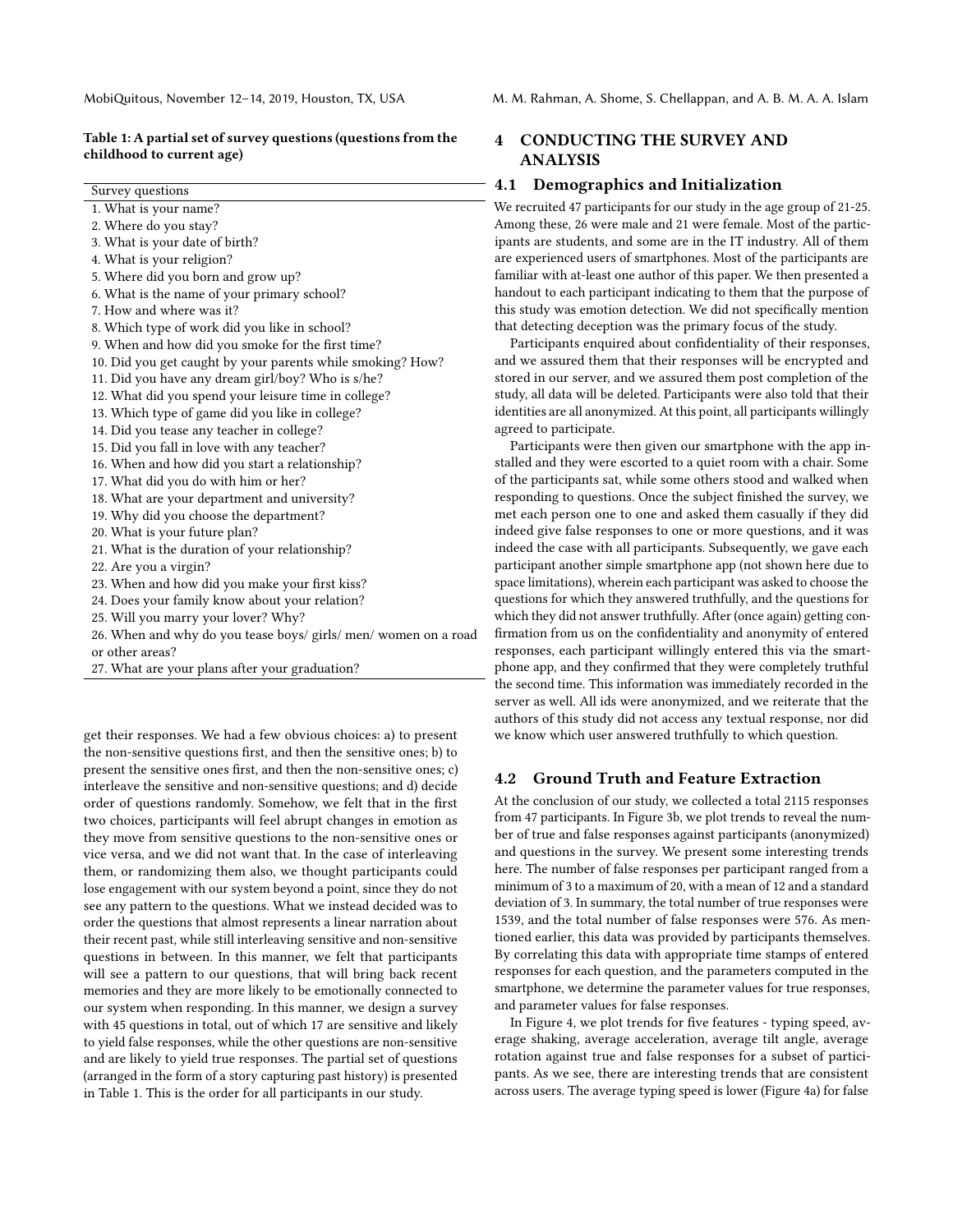<span id="page-4-0"></span>How Smart Your Smartphone Is in Lie Detection? MobiQuitous, November 12-14, 2019, Houston, TX, USA



(a) Changes in number of true and false answers for different users



(b) Changes in number of true and false answers for different questions



responses compared to true responses. The average shake and average acceleration have the reverse trend as seen in Figures [\(4b](#page-4-1) & [4c\)](#page-4-1). The average tilt angle is more for true responses, while the average rotation is more for false responses as seen in Figures [\(4d](#page-4-1) & [4e\)](#page-4-1). We did not find any tangible differences in other features - number of suggestions used, number of deleted characters and touch pressure, and as such, we ignore them for model development. Only the five features plotted in Figure [4](#page-4-1) will be used in our model.

# 4.3 Evaluation with Machine Learning Algorithms

Based on participant responses, we find that 576 answers are false and 1539 answers are true. To resolve this imbalance, we implement a Class Balancer algorithm. Class Balancer algorithm reweights the instances in the test data so that each nominal class, i.e., true and false, has the same total weight. The total sum of weights across all nominal instances will be maintained [\[17\]](#page-9-17). We then implemented several machine learning algorithms to evaluate how each algorithm leverages our five features identified above in detecting false responses. Table [2](#page-5-0) presents results across several standard metrics for three evaluation strategies - same user; 10-fold cross validation; and leave-one-out. We see that same user evaluation results are consistently the best, since variations across users are ignored here. The leave-one-out strategy is the most stringent one, since testing data is completely unseen from training data, and the performance evaluation metrics are slightly poor here, since irrespective of which activity is performed, there are always subtle variations among different people when they do that activity, and these variations lower performance to a certain degree. But what we see is that in each evaluation strategy, the Random Forest algorithm outperforms other techniques. Random Forest techniques have the advantage of being extremely fast, efficient on big data and capable

<span id="page-4-1"></span>



#### Figure 4: Variation in usages for different participants

of overcoming overfitting. Figure [5](#page-6-0) shows the parameters used in implementing Random Forest Algorithm. [3](#page-6-1) shows the performance of machine learning algorithms on total data.

# 5 EVALUATION ON AN INDEPENDENT COHORT, AND WITH A NEW SURVEY

In order to evaluate our system via an independent group and with completely different questions, we recruited another cohort of 22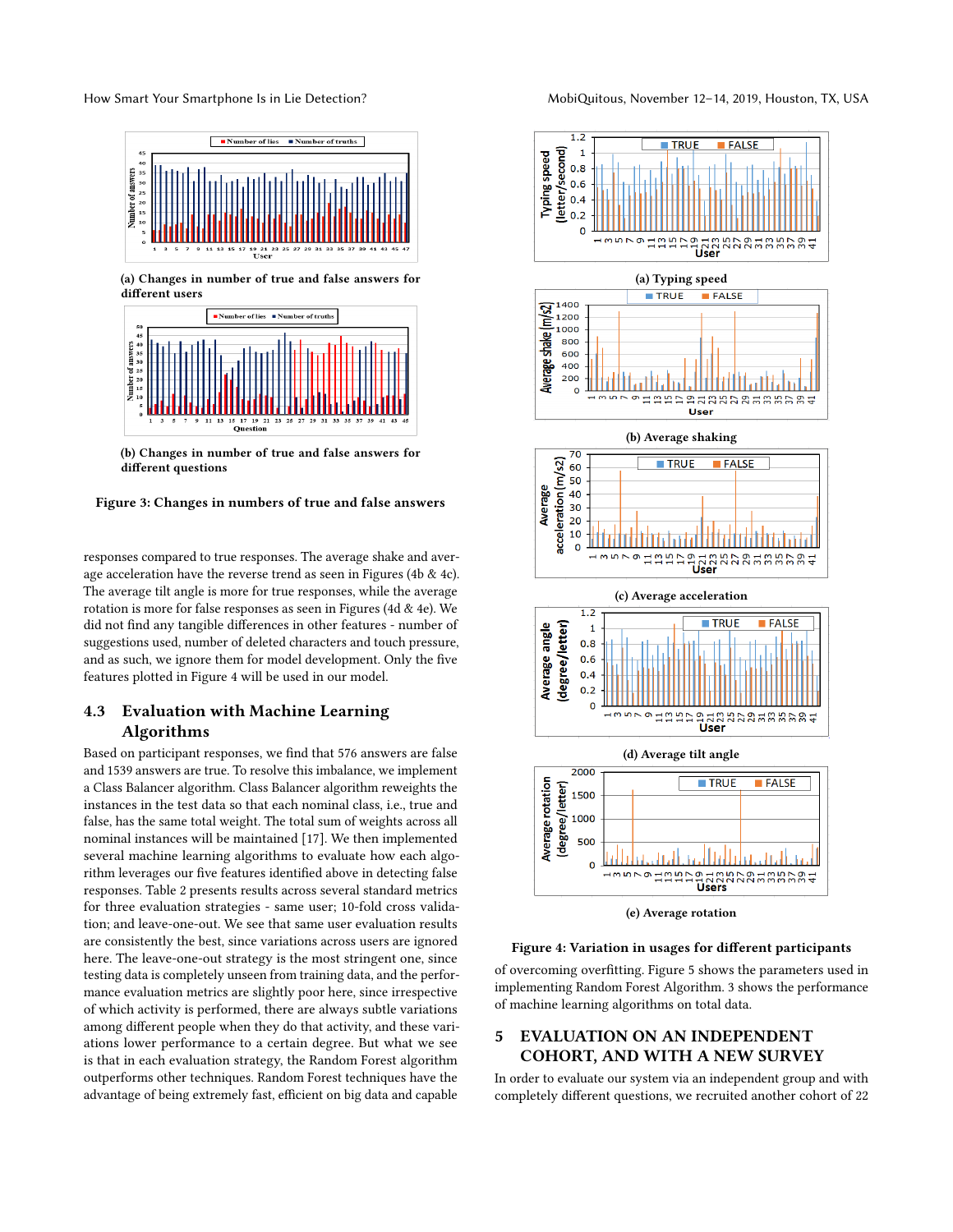<span id="page-5-0"></span>

# Table 2: Performance of machine learning algorithms in lie detection over our survey data

RC- Random Committee; RT- Random Tree; RF- Random Forest; LO-User validation leave one out; 10 Fold- 10 folds cross-validation;

|                         | Accuracy in different algorithms |                 |         |        |         |        |           |        |                 |        |
|-------------------------|----------------------------------|-----------------|---------|--------|---------|--------|-----------|--------|-----------------|--------|
|                         | IB1                              |                 | kStar   |        | RC      |        | <b>RT</b> |        | $\overline{RF}$ |        |
| User                    | 10 Fold                          | $\overline{LO}$ | 10 Fold | LO     | 10 Fold | LO     | 10 Fold   | LO     | 10 Fold         | LO     |
| $\mathbf{1}$            | 85%                              | $80\%$          | $85\%$  | $90\%$ | 83%     | 23%    | 90%       | $88\%$ | $85\%$          | $90\%$ |
| $\overline{c}$          | 93%                              | $80\%$          | $95\%$  | $90\%$ | $90\%$  | $83\%$ | $95\%$    | 93%    | 93%             | $88\%$ |
| 3                       | $75\%$                           | $68\%$          | $80\%$  | 88%    | $75\%$  | 68%    | $80\%$    | 88%    | $80\%$          | $83\%$ |
| $\overline{\mathbf{4}}$ | $73\%$                           | 81%             | $83\%$  | 81%    | $88\%$  | 73%    | $83\%$    | 76%    | $83\%$          | $81\%$ |
| 5                       | 74%                              | 74%             | 69%     | 79%    | $80\%$  | 59%    | $85\%$    | 85%    | 77%             | 82%    |
| 6                       | 73%                              | $70\%$          | $80\%$  | 78%    | 88%     | $73\%$ | $88\%$    | 78%    | $88\%$          | 78%    |
| $\boldsymbol{7}$        | 74%                              | 75%             | $75\%$  | $82\%$ | $78\%$  | 82%    | $85\%$    | 84%    | 79%             | $84\%$ |
| $\,8\,$                 | 96%                              | $83\%$          | 96%     | $90\%$ | $98\%$  | 79%    | $98\%$    | 94%    | 96%             | 77%    |
| 9                       | 66%                              | $50\%$          | $73\%$  | $61\%$ | 77%     | 64%    | $86\%$    | 75%    | $77\%$          | $66\%$ |
| 10                      | $74\%$                           | 74%             | $81\%$  | $77\%$ | $77\%$  | 76%    | $86\%$    | 86%    | $84\%$          | $86\%$ |
| 11                      | 69%                              | $77\%$          | $73\%$  | $75\%$ | $65\%$  | 69%    | $77\%$    | 85%    | $81\%$          | $81\%$ |
| $12\,$                  | 57%                              | 63%             | $54\%$  | $75\%$ | $54\%$  | $74\%$ | $57\%$    | 77%    | 49%             | $74\%$ |
| 13                      | 79%                              | $55\%$          | $73\%$  | $82\%$ | 79%     | $70\%$ | $73\%$    | 79%    | 70%             | $85\%$ |
| $14\,$                  | 58%                              | $70\%$          | 67%     | 73%    | 67%     | 59%    | $73\%$    | 73%    | 79%             | 57%    |
| $15\,$                  | 53%                              | $83\%$          | 57%     | $77\%$ | $53\%$  | 83%    | $73\%$    | 80%    | $70\%$          | $83\%$ |
| 16                      | 58%                              | 61%             | $71\%$  | 71%    | $58\%$  | 66%    | 66%       | 63%    | $61\%$          | $55\%$ |
| 17                      | $84\%$                           | $71\%$          | $81\%$  | $71\%$ | $84\%$  | $74\%$ | $81\%$    | 74%    | $84\%$          | $71\%$ |
| 18                      | $81\%$                           | $72\%$          | $78\%$  | 72%    | 66%     | $72\%$ | $88\%$    | 72%    | $81\%$          | 66%    |
| 19                      | $75\%$                           | 75%             | $72\%$  | $88\%$ | $72\%$  | $75\%$ | $78\%$    | 84%    | $78\%$          | $78\%$ |
| $20\,$                  | $80\%$                           | $68\%$          | $80\%$  | $88\%$ | $76\%$  | $88\%$ | $80\%$    | 88%    | $80\%$          | $80\%$ |
| $21\,$                  | 72%                              | 66%             | 72%     | $83\%$ | $76\%$  | 66%    | 79%       | 83%    | 69%             | 79%    |
| $22\,$                  | 89%                              | 63%             | 89%     | 79%    | $95\%$  | 89%    | $95\%$    | 84%    | $89\%$          | $63\%$ |
| 23                      | 75%                              | $70\%$          | $75\%$  | $80\%$ | $70\%$  | $85\%$ | $70\%$    | 85%    | $75\%$          | $85\%$ |
| $\ensuremath{24}$       | 64%                              | $55\%$          | $58\%$  | $76\%$ | $67\%$  | 63%    | $70\%$    | 73%    | $58\%$          | 67%    |
| $25\,$                  | 42%                              | 64%             | 49%     | 64%    | 49%     | $58\%$ | $55\%$    | 67%    | $33\%$          | 67%    |
| 26                      | 79%                              | $57\%$          | $75\%$  | 79%    | $75\%$  | 79%    | $82\%$    | 82%    | $75\%$          | 89%    |
| $\sqrt{27}$             | $61\%$                           | $58\%$          | $58\%$  | $61\%$ | $61\%$  | 61%    | 66%       | 64%    | $61\%$          | 64%    |
| 28                      | 76%                              | 59%             | 66%     | 76%    | $72\%$  | 62%    | $76\%$    | 62%    | 72%             | 66%    |
| 29                      | 70%                              | 44%             | $74\%$  | 49%    | $72\%$  | 40%    | $77\%$    | 49%    | $67\%$          | 47%    |
| 30                      | 74%                              | 79%             | $74\%$  | $84\%$ | $68\%$  | 68%    | 84%       | 79%    | $74\%$          | $58\%$ |
| 31                      | $65\%$                           | $77\%$          | $65\%$  | $85\%$ | $65\%$  | $73\%$ | 69%       | 81%    | $62\%$          | 77%    |
| 32                      | $81\%$                           | 67%             | $90\%$  | 86%    | $86\%$  | 76%    | $86\%$    | 76%    | $86\%$          | $76\%$ |
| 33                      | 63%                              | 69%             | 63%     | $77\%$ | $71\%$  | 63%    | 66%       | 72%    | 69%             | 66%    |
| 34                      | 62%                              | 66%             | 72%     | $76\%$ | $59\%$  | $72\%$ | $59\%$    | 72%    | 66%             | 72%    |
| 35                      | $75\%$                           | 68%             | $78\%$  | $58\%$ | $75\%$  | $68\%$ | $78\%$    | 78%    | $73\%$          | $75\%$ |
| 36                      | 67%                              | 69%             | 61%     | 69%    | 64%     | 67%    | 78%       | 75%    | 64%             | 78%    |
| 37                      | $72\%$                           | $60\%$          | $70\%$  | 66%    | 68%     | 68%    | 74%       | 66%    | 66%             | 62%    |
| 38                      | 89%                              | 81%             | 84%     | 84%    | $84\%$  | 71%    | 92%       | 90%    | 89%             | 82%    |
| 39                      | 80%                              | 57%             | 73%     | 63%    | 77%     | 60%    | 80%       | 53%    | 77%             | 57%    |
| 40                      | 70%                              | 74%             | $75\%$  | $72\%$ | 70%     | $78\%$ | 79%       | 90%    | 76%             | 82%    |
| 41                      | 72%                              | 66%             | 69%     | 83%    | $72\%$  | 66%    | 72%       | 83%    | 75%             | 79%    |
| 42                      | 65%                              | 55%             | 70%     | 76%    | 62%     | 63%    | 65%       | 73%    | 54%             | 67%    |
| 43                      | $72\%$                           | $70\%$          | $80\%$  | 79%    | $87\%$  | $73\%$ | $88\%$    | 78%    | 86%             | 81%    |
| 44                      | 74%                              | 74%             | $80\%$  | $77\%$ | 77%     | 76%    | $86\%$    | 86%    | $85\%$          | 89%    |
| 45                      | 80%                              | 68%             | 80%     | 88%    | 76%     | 88%    | 80%       | 88%    | 82%             | 82%    |
| 46                      | 69%                              | 77%             | $75\%$  | $75\%$ | 65%     | 71%    | 77%       | 85%    | 81%             | 85%    |
| 47                      | 72%                              | 66%             | 72%     | 83%    | $76\%$  | 69%    | 79%       | 83%    | 81%             | 81%    |

new participants. None of these new participants were there in our original cohort of 47 participants. In the new cohort 13 were male and 9 were female. They were either students or IT professionals in the age group of 21-29. Each participant was once again briefed that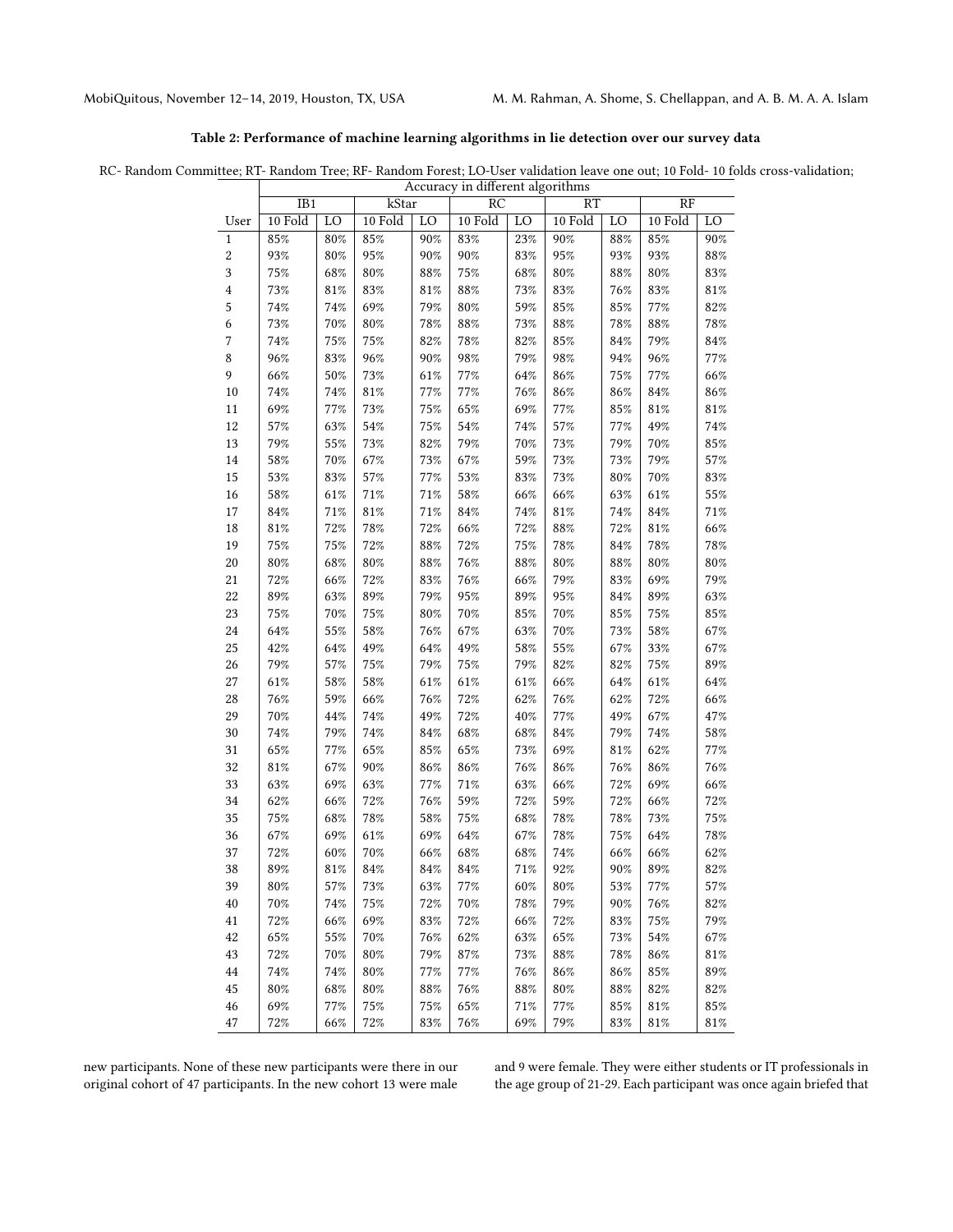<span id="page-6-0"></span>

| weka.qui.GenericObjectEditor        | ×              |
|-------------------------------------|----------------|
| weka.classifiers.trees.RandomForest |                |
|                                     | Capabilities   |
|                                     |                |
| bagSizePercent                      | 100            |
|                                     |                |
| <b>batchSize</b>                    | 100            |
| breakTiesRandomlv                   | False          |
|                                     |                |
| calcOutOfBag                        | False<br>▼     |
| debug                               | False<br>▼     |
|                                     |                |
| doNotCheckCapabilities              | False<br>▼     |
| maxDepth                            | $\mathbf{0}$   |
|                                     |                |
| numDecimalPlaces                    | $\overline{2}$ |
| numExecutionSlots                   | 1              |
| numFeatures                         | $\mathbf{0}$   |
|                                     |                |
| numiterations                       | 100            |
| outputOutOfBaqComplexityStatistics  | False          |
|                                     |                |
| printClassifiers                    | False          |
| seed                                | 1              |
|                                     |                |
| storeOutOfBaqPredictions            | False          |

Figure 5: Parameters of Random Forest algorithm

#### <span id="page-6-1"></span>Table 3: Performance of machine learning algorithms in lie detection over our survey data

RC- Random Committee; RT- Random Tree; RF- Random Forest;

|                              | Algorithms      |       |     |     |     |
|------------------------------|-----------------|-------|-----|-----|-----|
| Measure                      | IB <sub>1</sub> | KStar | RC  | RT  | RF  |
| True Positive Rate or Recall | 76%             | 75%   | 76% | 77% | 78% |
| True Negative Rate           | 88%             | 94%   | 94% | 89% | 92% |
| Precision                    | 91%             | 95%   | 95% | 91% | 94% |
| Negative Predictive Value    | 72%             | 68%   | 69% | 72% | 73% |
| <b>False Positive Rate</b>   | 12%             | 6%    | 6%  | 11% | 7%  |
| False Discovery Rate         | 9%              | 5%    | 5%  | 8%  | 6%  |
| <b>False Negative Rate</b>   | 24%             | 25%   | 24% | 23% | 22% |
| Accuracy                     | 81%             | 82%   | 82% | 82% | 83% |
| F <sub>1</sub> Score         | 83%             | 83%   | 84% | 83% | 85% |
| Matthews Correlation         | 64%             | 66%   | 67% | 65% | 68% |
| Coefficient                  |                 |       |     |     |     |
| False Acceptance Rate        | 5%              | 3%    | 3%  | 5%  | 4%  |
| <b>False Rejection Rate</b>  | 16%             | 18%   | 18% | 17% | 16% |

the study was primarily for emotion detection. These participants also enquired about confidentiality and anonymity, and they were satisfied with our responses to protect their data/ identity. As before, the smartphone app was given to them and they entered into a room to answer all questions. This time, within the app, our Random Forest algorithm was implemented for real-time detection of false responses from true ones, and post completion of the survey, these results were encrypted and exported to our server.

Note that, the new survey was arranged chronologically also as in the earlier study. While some of the non-sensitive questions like asking for name and data of birth remained in the new survey, the

<span id="page-6-2"></span>

Figure 6: Resource usages by our application

sensitive questions created in the new survey were are different from the earlier one. The goal here is to see if our system is robust enough to operate on unseen participants, and for unseen questions/ responses. The number of questions in this survey were 35. A sample of questions are presented in Table [4.](#page-8-0)

Table [5](#page-8-1) presents our results. We obtain these results by cross checking the output of our Random Forest algorithm within the app with each participant for validation. In this new study, we collected a total of 770 responses. Among these 498 answers were true and 272 answers were false as identified by our system in real-time. After validation from the 22 participants, we found that there were a total of 483 true responses and 287 false responses which is the ground truth. Table [5](#page-8-1) presents our results across several metrics with very favorable results. The overall accuracy is 96% in detecting false responses which we believe is impressive.

We also present CPU and memory usage as shown in Figure [6,](#page-6-2) to demonstrate that resource utilization by our real-time prediction application is small.

# 6 PROPOSED ARCHITECTURE

<span id="page-6-3"></span>

Figure 7: Proposed architecture to detect a lie

As the results of our conducted survey using our developed survey system provides a good performance on identifying True and False answers, we propose an architecture for lie detection using smartphones. Figure [7](#page-6-3) presents our architecture for lie detection using smartphones. Here, when participants provide their answers in our application, we collect several usage information in parallel. Afterwards, we extract features from the usage information (as pesented in Section [4\)](#page-3-1) and feed them to the machine learning algorithm for lie detection. If the result is detected as false then the system returns a message that the participant is lying.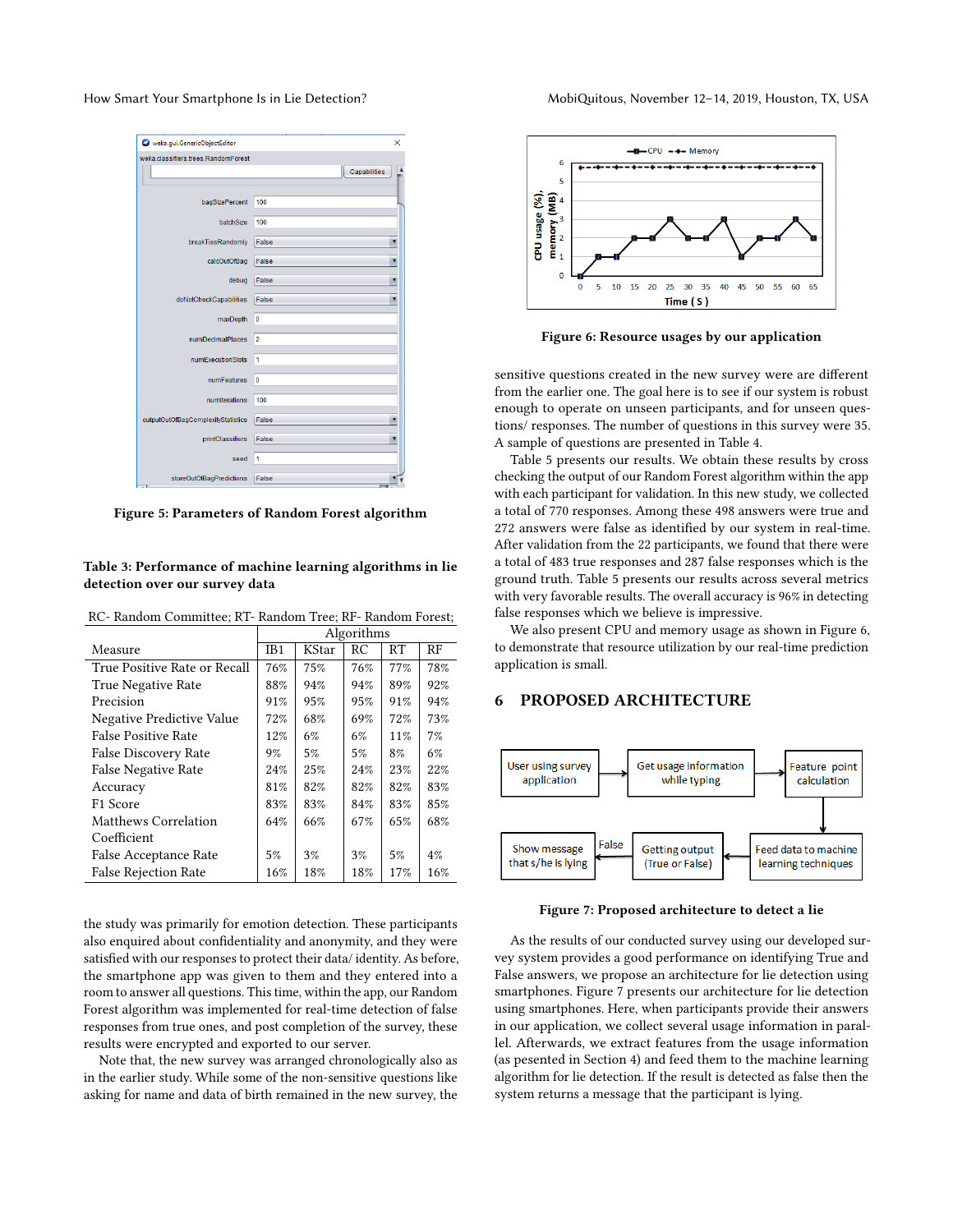<span id="page-7-0"></span>

MobiQuitous, November 12-14, 2019, Houston, TX, USA M. M. Rahman, A. Shome, S. Chellappan, and A. B. M. A. A. Islam

| <b>iSurveyProject</b>      |                                          | Survey Name:                                                                 | <b>iSurveyProject</b>                            |
|----------------------------|------------------------------------------|------------------------------------------------------------------------------|--------------------------------------------------|
|                            | SURVEY MANAGEMENT                        | $+$ $\mathbb{E}$<br>$\begin{array}{c} \mathbb{Q} \end{array}$                | test 1<br>Question:                              |
|                            | <b>PARTICIPATION</b>                     | <b>Survey List</b><br>Steat 1<br><b>DD</b>                                   | 圖<br>$\pm$                                       |
| sohag                      |                                          |                                                                              | Question List<br>5. What is your name?           |
| $\cdots$                   | PARTICIPATION SUMMARY                    |                                                                              |                                                  |
| LOGIN<br>Need an account?  |                                          |                                                                              |                                                  |
|                            |                                          |                                                                              | Saved Successfully                               |
|                            |                                          |                                                                              |                                                  |
| $\lhd$<br>$\circ$<br>D     | $\lhd$<br>$\circ$<br>$\Box$              | $\circ$<br>$\lhd$<br>Ο                                                       | $\circ$<br>$\lhd$<br>D                           |
| (a) Login                  | (b) Home page                            | (c) Survey List                                                              | (d) Question list<br><b>Participants Answers</b> |
| <b>iSurveyProject</b>      | <b>Survey List</b><br>test 1<br>$\infty$ | Participants List                                                            | sohag<br>Prediction:FALSE<br>$\times$            |
| What is your name?<br>NEXT |                                          | sohag<br>$\infty$                                                            | Prediction:FALSE                                 |
|                            |                                          |                                                                              |                                                  |
| Please Write in Details    |                                          |                                                                              |                                                  |
|                            |                                          |                                                                              |                                                  |
|                            |                                          |                                                                              |                                                  |
|                            |                                          |                                                                              |                                                  |
| <b>BACK</b>                |                                          |                                                                              | $\lhd$<br>$\circ$<br>Ο                           |
|                            | $\lhd$<br>$\circ$<br>$\Box$              | $\triangleleft$<br>$\circ$<br>$\Box$                                         |                                                  |
| $\lhd$<br>$\circ$<br>D     |                                          | (g) Participants list in summary $\binom{(h)}{r}$ Prediction summary for in- |                                                  |

Figure 8: Different steps and snapshots of our end-user application for real-time testing

# 7 APPLICATION DEVELOPMENT BASED ON OUR PROPOSED ARCHITECTURE

Using the proposed architecture, we develop a dynamic application. The objective of developing this application is to find out actual accuracy in real-life surveys, where a user at own can set the questions to be asked to a new participant. To do so, we develop our application in such a manner so that anyone can create a customized survey, collect the data, and check the summary. In the summary, our solution will present which responses are true and which are not.

# 7.1 Dynamic Application Development and Its Performance Evaluation

We develop an Android application where a user can create own account and then access the system after login (Figure [8a\)](#page-7-0). Three options are shown in the home page therein (Figure [8b\)](#page-7-0), where the user can manage survey, conduct the survey, and check summaries of a conducted survey. In our survey management, the user can create surveys (Figure [8c\)](#page-7-0) and then add questions (Figure [8d\)](#page-7-0), which can be subsequently presented to the participants for their responses. After setting all the questions under a survey, a participant can start participating in the survey through providing own feedback (Figure [8e\)](#page-7-0). When the user completes getting feedback from the participants, the user can see a summary of answers with corresponding detection statuses determined by our solution for each participant participated in the survey (Figure [8f](#page-7-0) - [8h\)](#page-7-0). Using our developed application, a user is free to conduct multiple surveys with own-selected questions. We present this application to a set of users for field testing.

Note that the own-selection of questions in this part of study is introduced to address the potential issue of biasness in our earlier parts. For example, it may be queried in our earlier parts of this study that whether our extracted outcomes came from truthfulness or other aspects such as toughness of questions. As this part of study gets conducted with diversified questions set by the users (not by us), such biasness is expected to be neutralized.

## 7.2 Demography of the Survey Participants

We provided our application to new 30 users (no overlapping among users of this survey and the earlier surveys) recruited voluntarily. They set the own questions and collected feedback over 30 days from 42 participants, where 24 were male and 18 were female. Most of the participants are students, some are software engineers, and the rest are from different occupations. Accordingly, most of the participants are from the age range of 21-25 years having prior experience on smartphone usage. Besides, most of the participants answer the survey questions in a state (mostly sitting) as similar to the earlier.

### 7.3 Performance Evaluation Results

We collect feedback from the 30 volunteers on our application. Here, 42 participants provided their 420 answers (295 were true and 145 were false) at their own. We find an average of 84% accuracy (Table [6](#page-8-2) presents further detail) over this data having real time prediction with diversified questions. This result again demonstrate a great potential of lie detection using smartphones.

# 8 APPLICABILITY OF OUR RESEARCH

Smartphone-based complaint system such as Report 2 RAB, Police Helpline BD, Bangladesh Bank Complaint, e-Lost Report and police complaints in India, Police Complaint App in Ocland etc. can use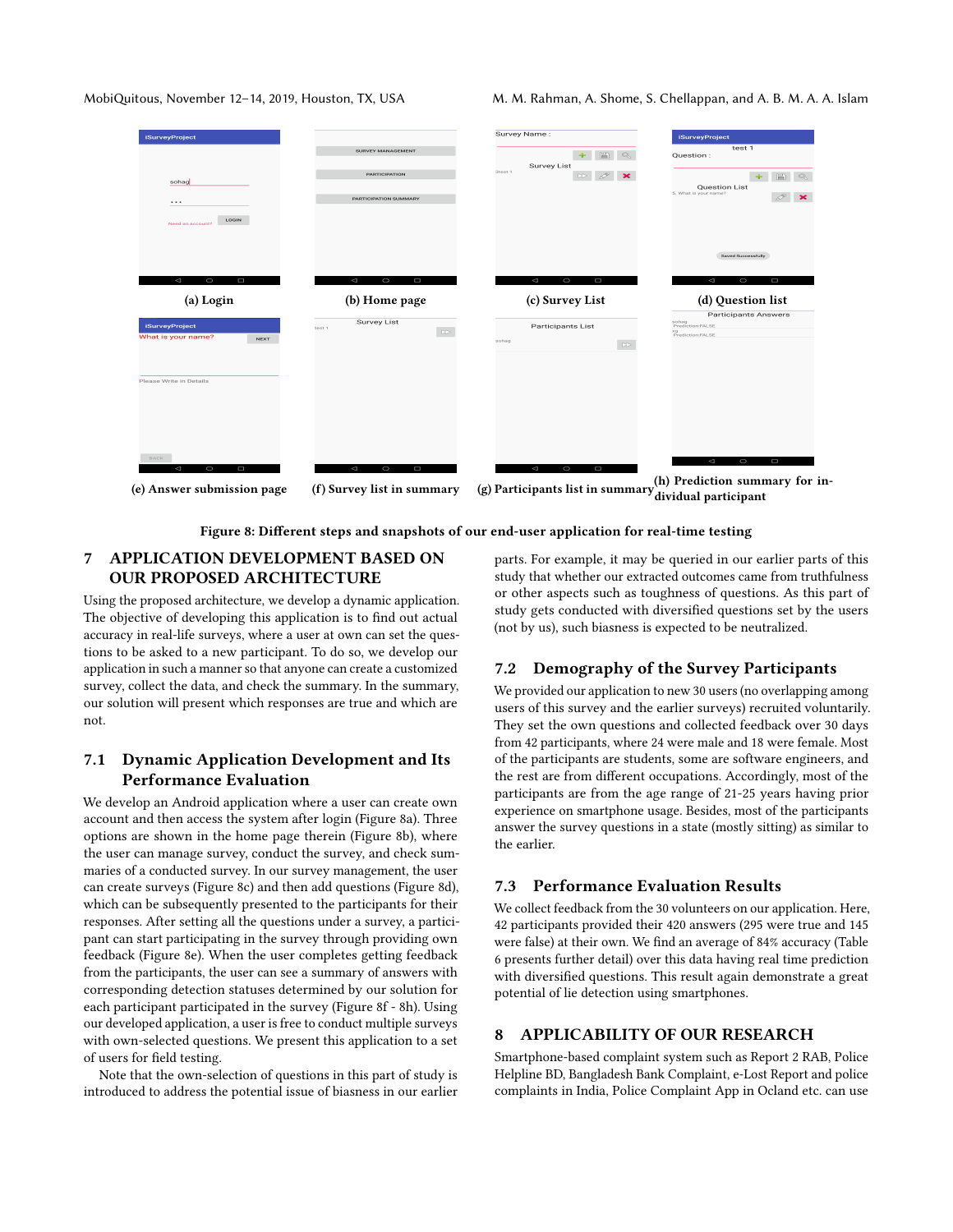#### <span id="page-8-0"></span>Table 4: Second questionnaire used in our study for realtime lie detection

| Survey questions                                                | Measure                                                   | Random Forest |  |  |
|-----------------------------------------------------------------|-----------------------------------------------------------|---------------|--|--|
| 1. What is your name?                                           | True Positive Rate or Recall                              | 91%           |  |  |
| 2. What is your date of birth?                                  | True Negative Rate                                        | 74%           |  |  |
| 3. What is your educational status?                             | Precision                                                 | 86%           |  |  |
| 4. What is your religion?                                       | Negative Predictive Value                                 | 83%           |  |  |
| 5. What is your job/occupation?                                 | <b>False Positive Rate</b>                                | 26%           |  |  |
| 6. What is your greatest weakness?                              | False Discovery Rate                                      | 14%           |  |  |
| 7. What are your strengths?                                     | False Negative Rate                                       | 9%            |  |  |
| 8. What are you most proud of?                                  | Accuracy                                                  | 84%           |  |  |
| 9. What is your greatest fear?                                  | F1 Score                                                  | 88%           |  |  |
| 10. What do you like to do?                                     | Matthews Correlation Coefficient                          | 67%           |  |  |
| 11. Tell me about your worst boss.                              | False Acceptance Rate                                     | $10\%$        |  |  |
| 12. How would you deal with a high-strung personality?          | <b>False Rejection Rate</b>                               | 6%            |  |  |
| 13. Where do you see yourself in five years?                    |                                                           |               |  |  |
| 14. Tell me about a project or work you worked on that required |                                                           |               |  |  |
| heavy analytical thinking                                       | our approach for detecting lies. Through our application, |               |  |  |

on. the authority can determine true issues with high accuracy from a large number of submitted complaints. Again, social media such as Facebook, Twitter, LinkedIn, Google+ etc. can also use our approach for reducing the number of false content updates uploaded by their users. E-recruitment systems can also be a part of the applicability of our research. As nowadays a large number of fake applications are submitted in our online recruitment applications. Our approach can reduce this tendency from the applicants through identifying lying. Nonetheless, usage at the micro-level, for example in police interrogation or even questioning by parents to children at the family level can be other avenues of application of our study. Note that privacy might be an issue in some of applications (for example social media applications). We left study on this issue as our future work.

# 9 DISCUSSION

In this research, we investigate the task of lie detection using a smartphone. While collecting data and testing the performance of our application in real-life, we use smartphones of different brands such as Samsung, Huawei, xiaomi, Walton, Symphony etc. to check the impact of using different smartphones. We find a good level of accuracy in all smartphones. Besides, we initially presented sensitive and non-sensitive question either at random sequences or in sequence having two disjoint groups. For such presentation, participants provided only boolean answers or skip the questions. However, in the case of our story-like presentation of the questionnaire, the participants provided valid answers. This indicates that participants avoid completely random or isolated questions, since they are not engaged under such cases.

### 10 CONCLUSION AND FUTURE WORK

Existing lie detection systems generally demand high cost, infrastructural overheads, or hard-to-find domain experts. These systems also frequently require an interviewer to ask questions to participants. Thus, existing systems for lie detection are far from being a ubiquitous solution. Even though smartphones have been widespread in use in many parts of the world today, it is yet to be investigated whether the smartphones can be used for the purpose

| 16. What was the most difficult period in your life, and how did you  |
|-----------------------------------------------------------------------|
| deal with it?                                                         |
| 17. Tell me about a time you faced an ethical dilemma.                |
| 18. How do you want to improve yourself in the next year?             |
| 19. What are your lifelong dreams?                                    |
| 20. What do you ultimately want to become?                            |
| 21. Do you pray regularly? What about your family members?            |
| 22. What is the punishment in your religion for avoiding your prayer? |
| 23. What is the opinion about corruption in your country?             |
|                                                                       |

15. Can you describe a time when your work was criticized?

24. What do you do if someone offers you hush money (money that is paid so that someone will not tell other people about embarrassing or illegal behavior or work)?

25. What is the punishment for taking hush money in your religion?

26. What is your opinion about usury/interest system in your country? 27. Did you ever get usury/interest money? What do you do with

banking interest?

28. What is the punishment for taking usury/interest money in your religion?

#### <span id="page-8-1"></span>Table 5: Performance of our application developed for realtime lie detection using Random Forest

| Measure                          | Random Forest |
|----------------------------------|---------------|
| True Positive Rate or Recall     | 100%          |
| <b>True Negative Rate</b>        | 90%           |
| Precision                        | 94%           |
| Negative Predictive Value        | 100%          |
| <b>False Positive Rate</b>       | 10%           |
| False Discovery Rate             | 6%            |
| False Negative Rate              | $0\%$         |
| s Accuracy                       | 96%           |
| F <sub>1</sub> Score             | 97%           |
| Matthews Correlation Coefficient | 92%           |
| False Acceptance Rate            | 4%            |
| False Rejection Rate             | $0\%$         |

<span id="page-8-2"></span>Table 6: Performance evaluation of real-life testing of our solution using Random Forest